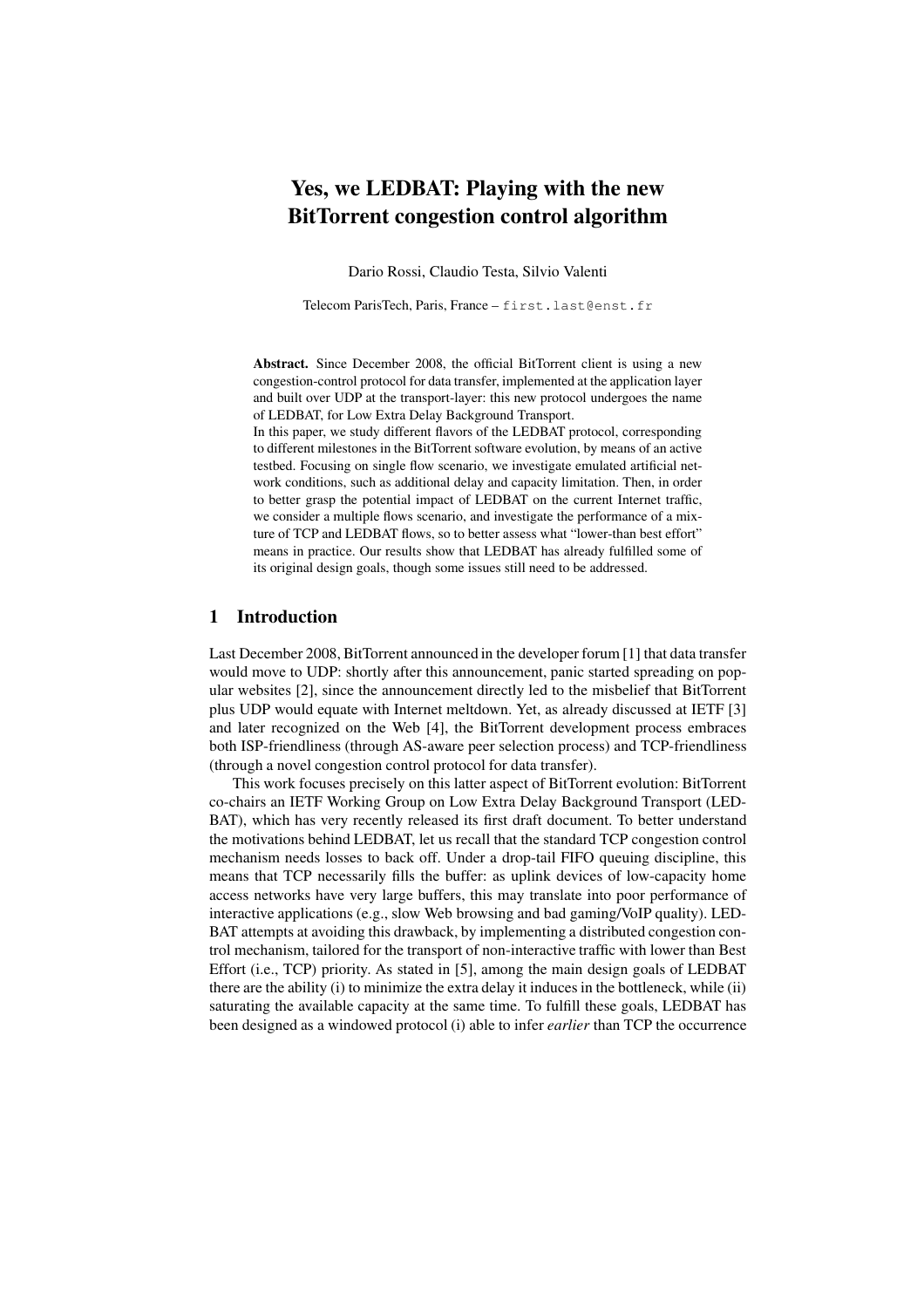of congestion, by estimating the queuing delay variation on the end-to-end path, (ii) to which it reacts by continuously modulating the congestion window growth/shrink by a proportional-integral-derivative (PID) controller.

The aim of this work is twofold. On the one hand, we target at understanding the performance of LEDBAT in a number of simple single flow scenarios, considering multiple versions of the official client so to better clutch its evolution. On the other hand, by means of multiple flows scenarios, we aim at gathering a preliminary understanding of the implication that a widespread adoption of LEDBAT could have on the current Internet landscape. We tackle the above issues with an active-measurement black-box study of the official BitTorrent client. Since LEDBAT is openly described in a IETF draft, the performance of the protocol could be assessed by means of simulations as we did indeed in [6]. Yet we still find active testbed experimentation extremely useful for several reasons. First, the BitTorrent implementation of the LEDBAT protocol may differ from any draft-compliant implementation by some design choices or parameter setting, that may have a deep impact on the protocol performance. Second, the most widespread LED-BAT implementation on the Internet will be the official BitTorrent version, rather than a legacy implementation, which motivates a direct evaluation of this client. Third, from our point of view, the analysis of proprietary applications by independent observers has the benefit of sheding light on the protocol inner workings. Finally real-world dynamics introduced by network devices are often much more complex than the synthetic ones that a simulation environment, although accurate, can reproduce.

With such an approach, we conduct a preliminary yet insightful evaluation of the protocol performance. First, we are able to report on the entire evolution of the protocol implementation, from the first (immature) version to the last (nearly stable) one. We point out that LEDBAT is able to, at least partly, fulfill its original design goals: under both controlled testbed and Internet experiments, LEDBAT avoids an uncontrolled queuing (unlike TCP), and is, under a range of conditions, able to saturate the available capacity (or, in case capacity is not saturated, this could be done by a simple tweaking of LEDBAT parameters). At the same time, we identify some open points regarding the protocol efficiency: for instance, TCP traffic on the "unrelated" backward path is able to slow down LEDBAT transmission on the forward path, whose capacity may be then significantly underutilized. Finally, we stress that the precise meaning of "lower-than best effort" should be carefully specified, as the mutual influence of TCP and LEDBAT traffic may significantly differ depending on the TCP flavor and settings as well.

# **2 Methodology and Preliminary Insights**

For the investigation of the LEDBAT, we adopt an active-measurements black-box experimental approach, consisting in the analysis of the traffic generated by the BitTorrent client on different network scenarios. We run several versions of the new BitTorrent client on PCs equipped with dual-core processors featuring (i) unless otherwise stated, native installations of Windows XP or (ii) BitTorrent clients running on Linux using the wine Windows emulator. PCs are either (i) connected to the Internet through ISPs offering ADSL access, or (ii) in a local LAN testbed via Ethernet cards. In the first case we leave the default modem settings unchanged, while in the second one we disable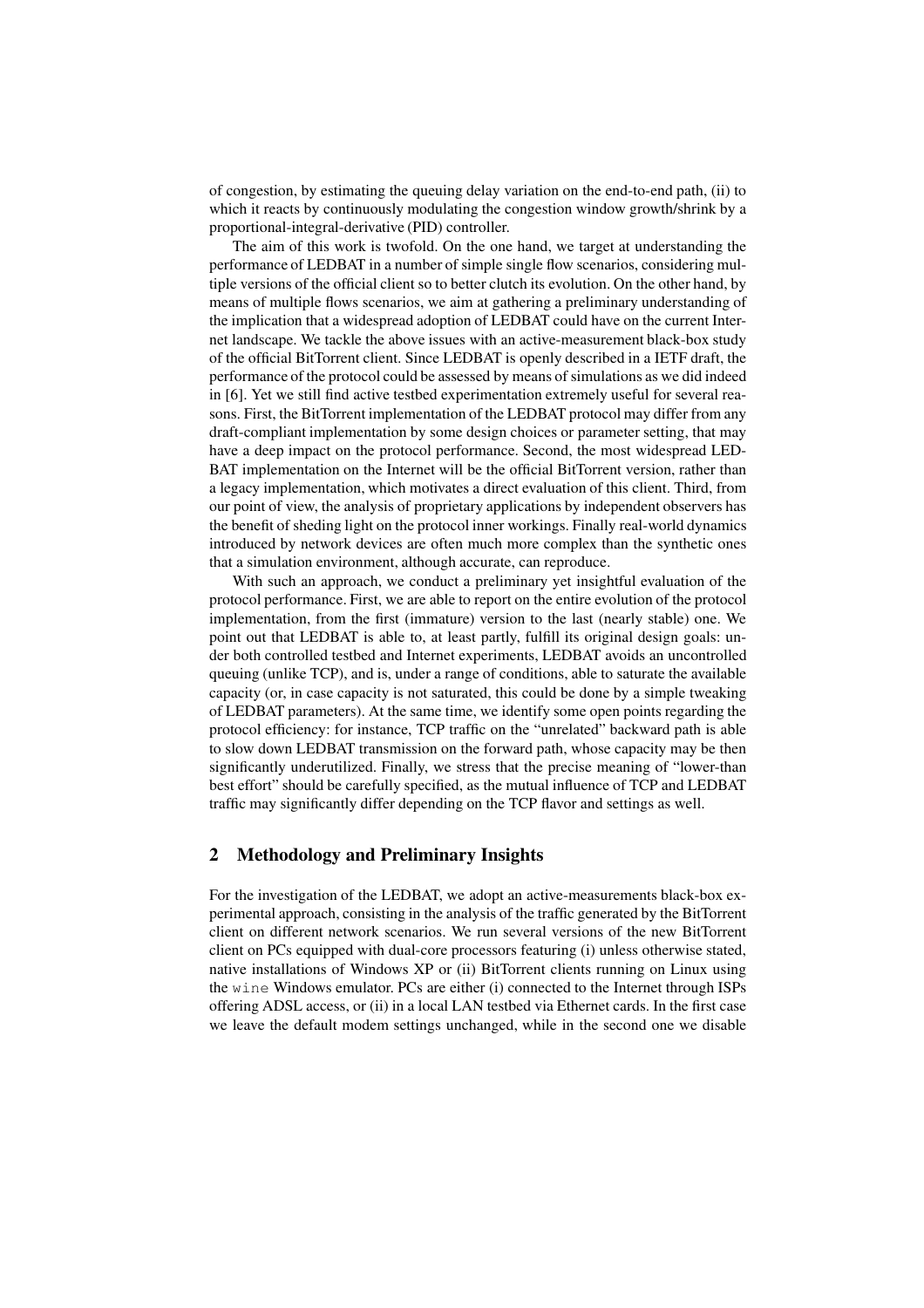the interrupt coalescing feature and avoid the usage of jumbo frames. Moreover in the LAN testbed, the traffic is routed through a middlebox running a 2.6.28 Linux kernel, which acts also as network emulator by means of netem, in order to enforce artificial network conditions.

As formerly stated, in our experiments we consider both single flow and multiple flows scenarios. Single flow experiments are useful to understand the protocol performance under a range of different network conditions, while multiple flows experiments are needed to quantify the level of inter-protocol priority (e.g., with respect to TCP flows) and intra-protocol fairness (e.g., with respect to other LEDBAT flows) achieved by the distributed control algorithm. Under the classic BitTorrent terminology, every LEDBAT sender-receiver pair is a seeder-leecher pair, so that data transfer happens in a single direction. In case of multiple-flows experiments, every pair of actors belongs to a different torrent, so that no data exchange happens between different leechers.

We start by providing some insights on the BitTorrent evolution with the help of Fig. 1. Every picture refers to a different experiment, of which we report the first minute, corresponding to a different BitTorrent flavor. The seeder connects to the middlebox with a 100 Mbps Ethernet link, while between the middlebox and the leecher there is a 10 Mbps Ethernet bottleneck link. No other traffic is present on the bottleneck, and the one-way delay on the forward path is forced to 50 ms, to loosely emulate a scenario where two faraway peers with high speed Internet access (e.g., ADSL2+, FTTH or Ethernet) are connected together.

Pictures are arranged so that the macroscopic timescale of BitTorrent evolution also grows from left to right: Fig. 1-(a) shows, as a reference, the old open-source TCP-based client, while Fig. 1-(b) refers to the first closed-source version  $\alpha_1$ , released December 2008. Then, Fig. 1-(c) depicts the  $\alpha_2$  version, released roughly at the same time of the first IETF draft [5] in March 2009. Finally, Fig. 1-(d) refers to the  $\beta_1$  version, released after the draft was accepted as an official IETF WG item in August 2009.

The comparison of different versions of the protocol yields several interesting observations. First, notice that all versions analyzed correspond to important milestones in the development process of the protocol: thus, they provide a valuable perspective which highlights the flaws as well as the improvements of the subsequent steps of LEDBAT evolution. In particular, the  $\alpha_1$  version (which precedes the draft specification and motivates a black-box approach) was particularly instable and soon superseded. Moreover, from this study it emerges that the LEDBAT implementation is *constantly* evolving: as such, we believe that picking a single version, such as the most recent one, would limit the scope of our study.

For each flavor represented in Fig. 1, pictures depict the packet size on the y-axis, measured at the sender side, with time of the experiment running on the x-axis. As it can be seen, the application-layer segmentation policy is remarkably variable across different LEDBAT flavors. In contrast with TCP, which always transmits segments of maximum size, LEDBAT instead uses variable packet sizes. For instance, the  $\alpha_1$  implementation of Fig. 1-(b) mostly used small segments of about 350 bytes, transmitted at very high rate. Although this allows a finer tuning of the congestion window size, (e.g., likely to be more reactive to network condition), it definitively results in an unnecessary overhead. This segmentation policy is a bad choice for large transfers, and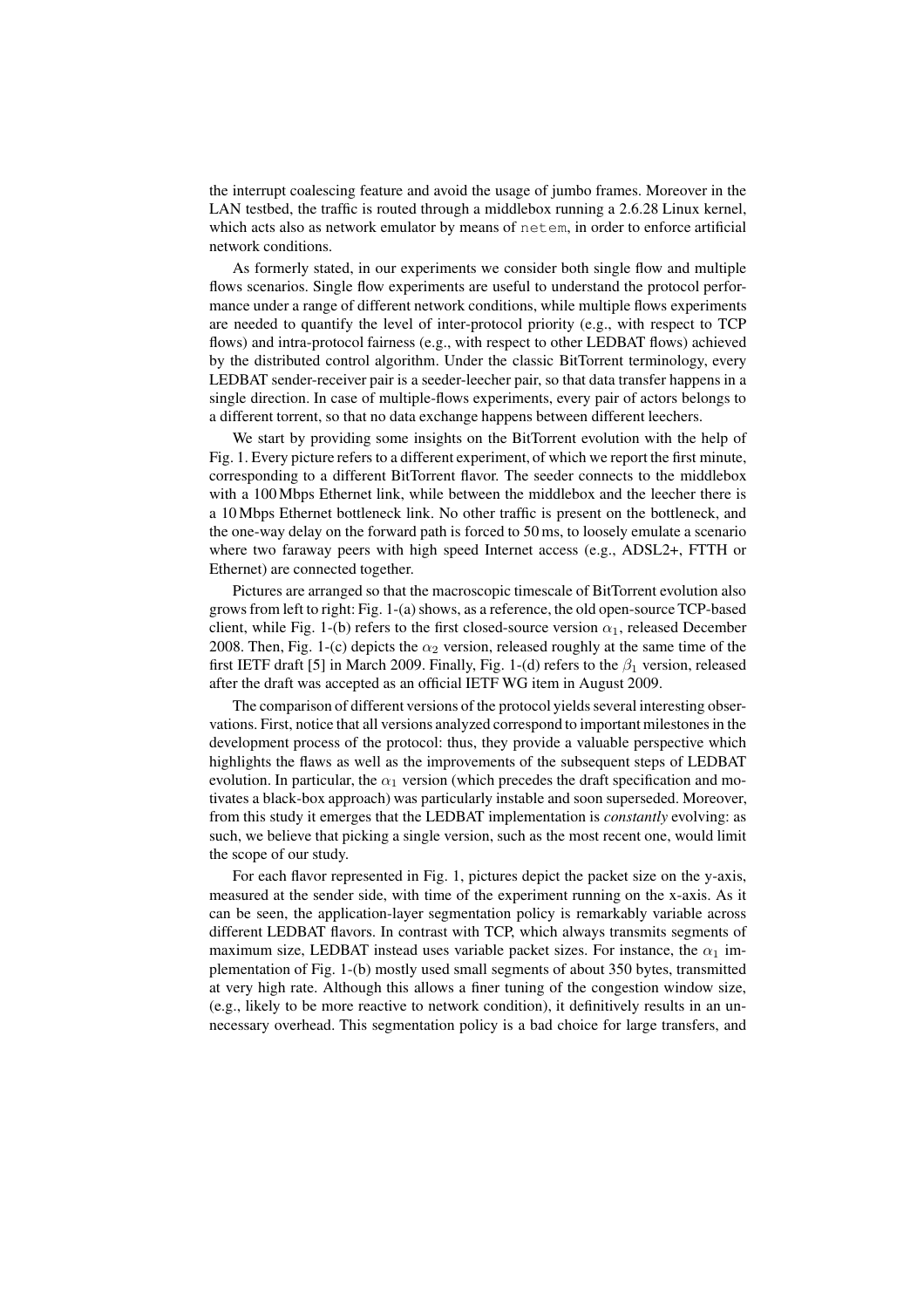

**Fig. 1.** The last few months of BitTorrent client evolution: Temporal plot of packet-level traces for different BitTorrent flavors, reporting packet size during the first minute of the transfer

was indeed soon dropped in favor of larger segment sizes. As can be gathered from Fig. 1-(c) and Fig. 1-(d), newer BitTorrent flavors start by segmenting data in smallsize segments, and then gradually increase the segment size over time, rarely changing it once the full-payload segment size is reached. In case of  $\alpha_2$  flavor, we observe subsequent phases, about 10-seconds long, where only a single segment size is used: it takes about 40 seconds to the application-layer segmentation policy to settle to full-payload segment size. The  $\beta_1$  flavor behaves similarly, although a wider range of segment sizes is employed during the whole experiment, probably to obtain a finer byte-wise control of the congestion window.

The corresponding time evolution of the achieved throughput, measured over 1 s time-windows is depicted in Fig. 2-(a), using a longer timeframe of about 4 minutes. We merely superpose the curves for the sake of comparison, but experiments have been independently performed. It can be seen that, shortly after achieving a sustained throughput of about 9 Mbps during about 50 seconds, the sending rate of the  $\alpha_1$  version suddenly drops, and about 2 minutes are necessary to recover from this starvation (this unstable behavior was observed under a wide range of conditions). In contrast,  $\alpha_2$  and  $\beta_1$  achieve a lower but steady throughput, slightly above 4 and 7 Mbps respectively.

As a reference, we also report the throughput of a BitTorrent client using TCP running on the native Windows and Linux networking stacks under their default settings. The networking stack implementation and configuration dramatically impacts the protocol performance also in the TCP case. As reported in [7], in Windows XP, for transmission rates between 10-100 Mbps the default receive window is set to 17520 Bytes, whereas the default value of the Linux receive window (set in net.ipv4.tcp\_mem) is about 6 times larger. Notice that in the Windows XP case, due to the 50 ms delay, the default value of the maximum window is not large enough to allow full saturation of the bottleneck pipe. This is an important, though not novel, observation on which we will come back later on Sec. 3.2.

#### **3 Experimental Results**

In this section, we start with simple single flow scenarios so to refine the performance pictures of the different flavors by testing the impact of varying network conditions.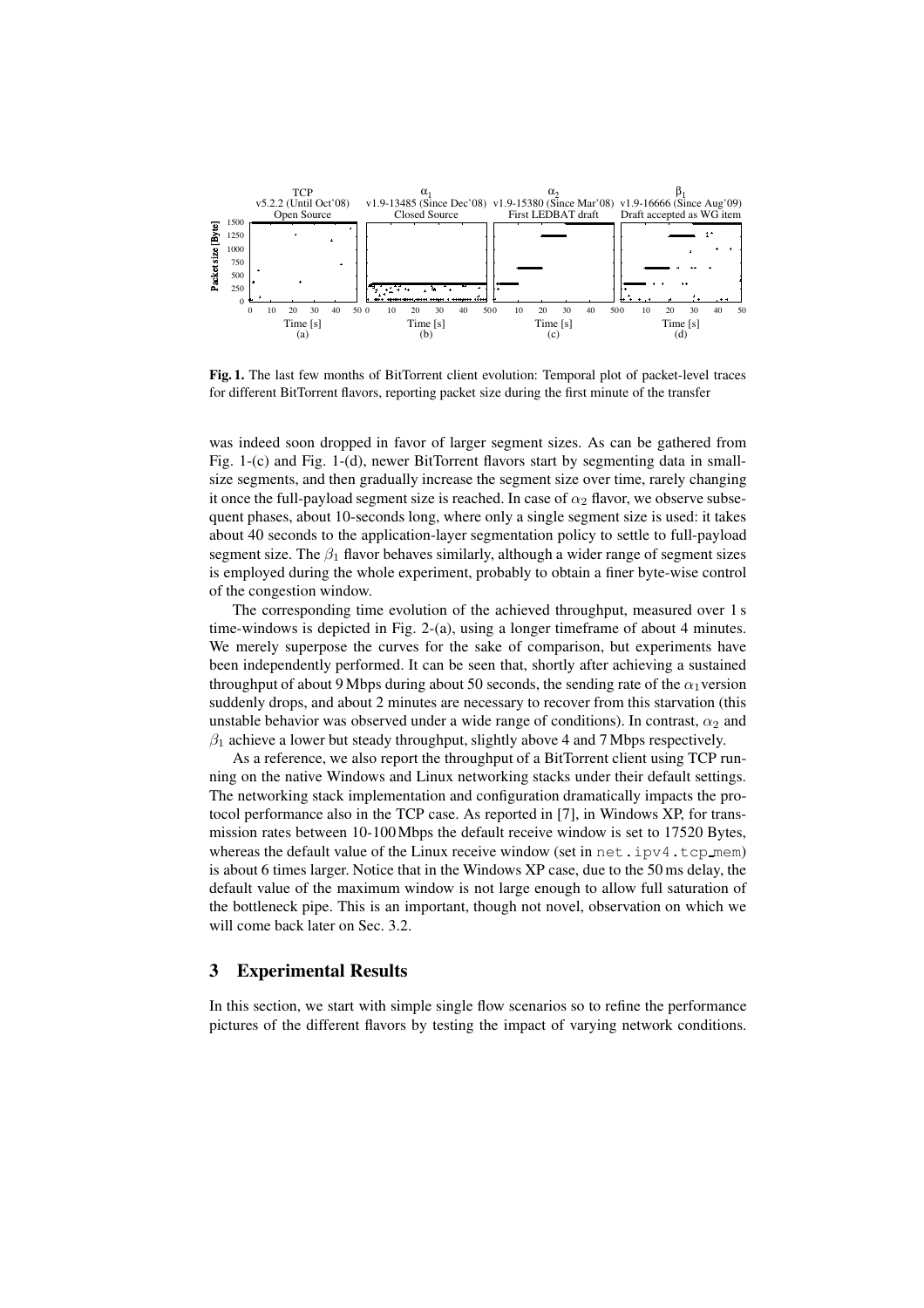

**Fig. 2.** Throughput for different flavors (a) without and (b) with bottleneck capacity limitations.

Among the several experiments conducted, we report the most relevant for our performance evaluation. In more detail, we consider (i) bottleneck capacity limitations, (ii) one-way delay impairment on either the forward or the backward path and (iii) different access technologies. We finally consider a scenario in which (iv) a single TCP flow interferes with LEDBAT on either the forward or the backward path, and (iv) multiple flows share the same bottleneck link, varying the ratio of LEDBAT and TCP flows so to better assess the protocols mutual influence.

#### **3.1 Single flow: Bottleneck Capacity, Delay and Access Impact**

Let us start by testing how BitTorrent copes with changing bottleneck capacity. We use a setup similar to the former experiment, but in this case the capacity of the link between the middlebox and the leecher is limited by means of the Hierarchical Token Bucket (HTB), available in netem. In more detail, we start at  $t=60$  s to let LEDBAT throughput settle to a steady state, and then we turn on the HTB shaper. We initially tune it to 250 Kbps, increasing then the available capacity in steps of 250 Kbps every 2 minutes, as shown by the solid line capacity profile in Fig. 2-(b). A decreasing capacity profile yields to similar results and is thus not shown in the figure.

Time evolution of the throughput is reported for the new  $\alpha_2$ ,  $\beta_1$  flavors as well as for the old TCP client. Flavor  $\alpha_2$  proves to be unable to quickly adapt to the changing link rate: it periodically enters a probing (or slow-start) phase, where it likely tries to infer network conditions by varying the segment size and sending rate. However, this phase is apparently unsuccessful and  $\alpha_2$  throughput starves (we did not observe such a starvation phenomenon for bottleneck larger than 1000 Kbps). This bug has been fixed by later releases:  $\beta_1$  matches the available bandwidth, and moreover LEDBAT shows a much smoother curve than TCP. In this case, we may say that one of the LEDBAT design goals, namely, to efficiently exploit the available capacity, seems to be perfectly achieved.

Then, consider that the LEDBAT congestion control is based on a linear adaptation (i.e., growth/shrink) of the sender window to variations in the queuing delay on the forward data path (i.e., as inferred by the decrease/increase of the one-way delay,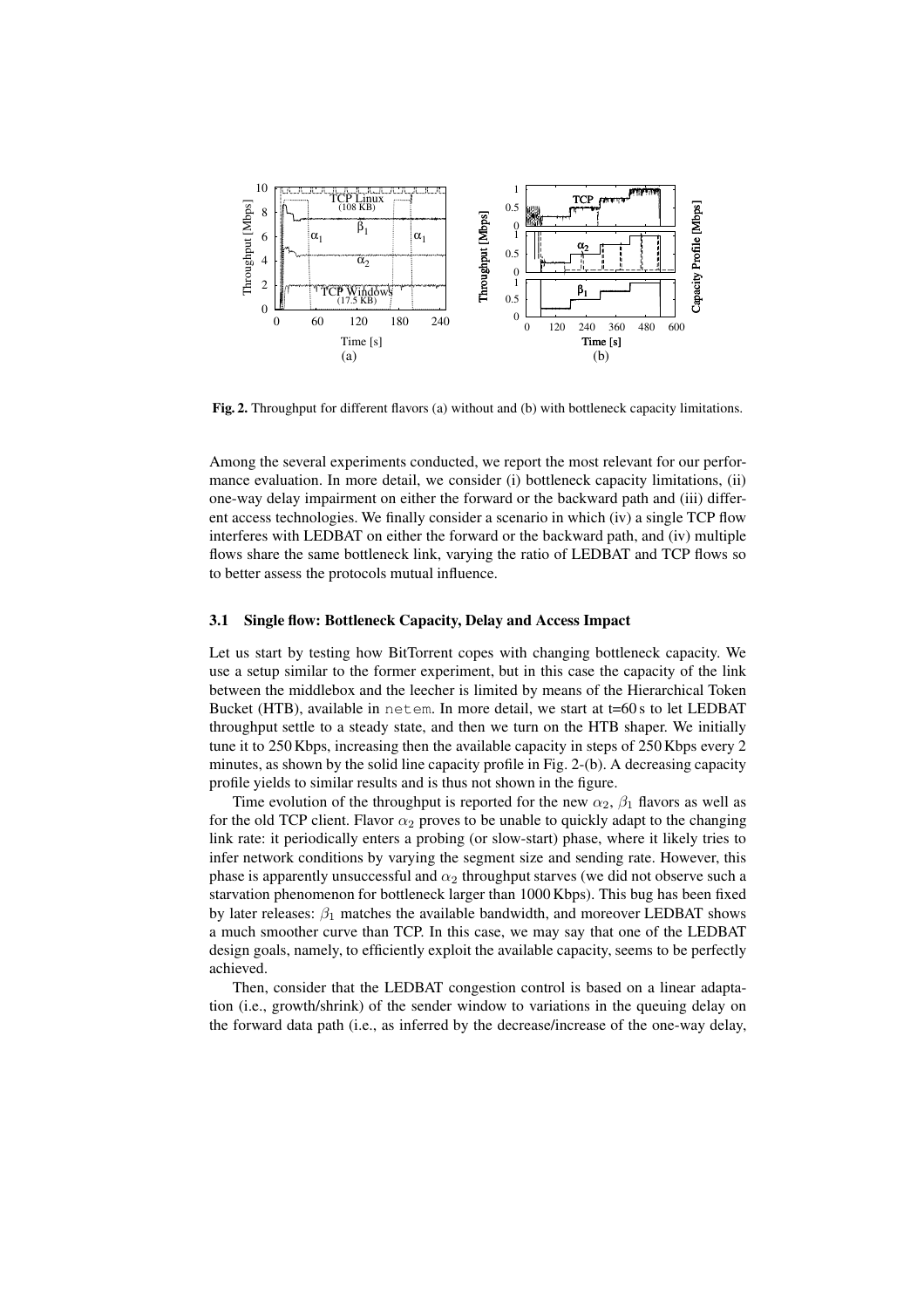

**Fig. 3.** Throughput evolution for different delay settings on the forward (top) and backward (bottom) path: (a) average delay increases over time, delay is equal for all packets (b) average delay is constant over time, delay variance increases over time.

with respect to the minimum measured one as reference): it is thus critical to assess its reaction to the measured one-way (OWD) delay. However, the sender response to queuing delay variations is nevertheless based on a closed-loop reaction with the receiver: therefore, we argue that the time instants at which the sender window growth/shrink decisions will be taken are also affected by the two-way delay, or Round Trip Time (RTT).

Thus, we setup and experiment in which we add an incremental OWD on either the forward (data) or backward (acknowledgement) paths. As before, after LEDBAT settles we increase the additional delay in steps of 20 ms every 2 minutes, for an RTT spanning on the 20–100 ms range as shown by the stepwise profile in Fig. 3-(a). The amount of OWD delay is added either to the forward path (top) or backward (bottom) path: in the former case, the delay incrementally adds to the OWD estimation performed by the sender so that it may directly affect the congestion control loop, while in the latter case it only delays the acknowledgement and may only indirectly affect the control loop.

As it can be seen from the comparison of the top and bottom plots of Fig. 3-(a), the overall effect on performance is the same: BitTorrent throughput decreases for increasing RTT, which is due to an upper bound of the receiver window (analogously to what seen before for TCP). With some back-of-the-envelope calculation based on the experimental results shown in Fig. 3-(a), one can gather that the receiver window limit has been increased from 20 full-payload segments of  $\alpha_2$  to 30 full-payload segment of  $\beta_1$ . While the picture shows that this limit may not be enough to fully utilize the link capacity (e.g.,  $\beta_1$  achieves about 4 Mbps throughput on a 10 Mbps link with RTT=100 ms), in practice it is not a severe constraint, as the capacity will likely be shared across several flows established with multiple peers of a BitTorrent swarm (or the receiver window limit could be increased).

In Fig. 3-(b) we instead investigate the effects of a variable OWD delay, that changes for each packet uniformly at random, with average OWD equal to 20 ms. In this case we keep the average constant but increase the delay *variance* every 2 minutes, so that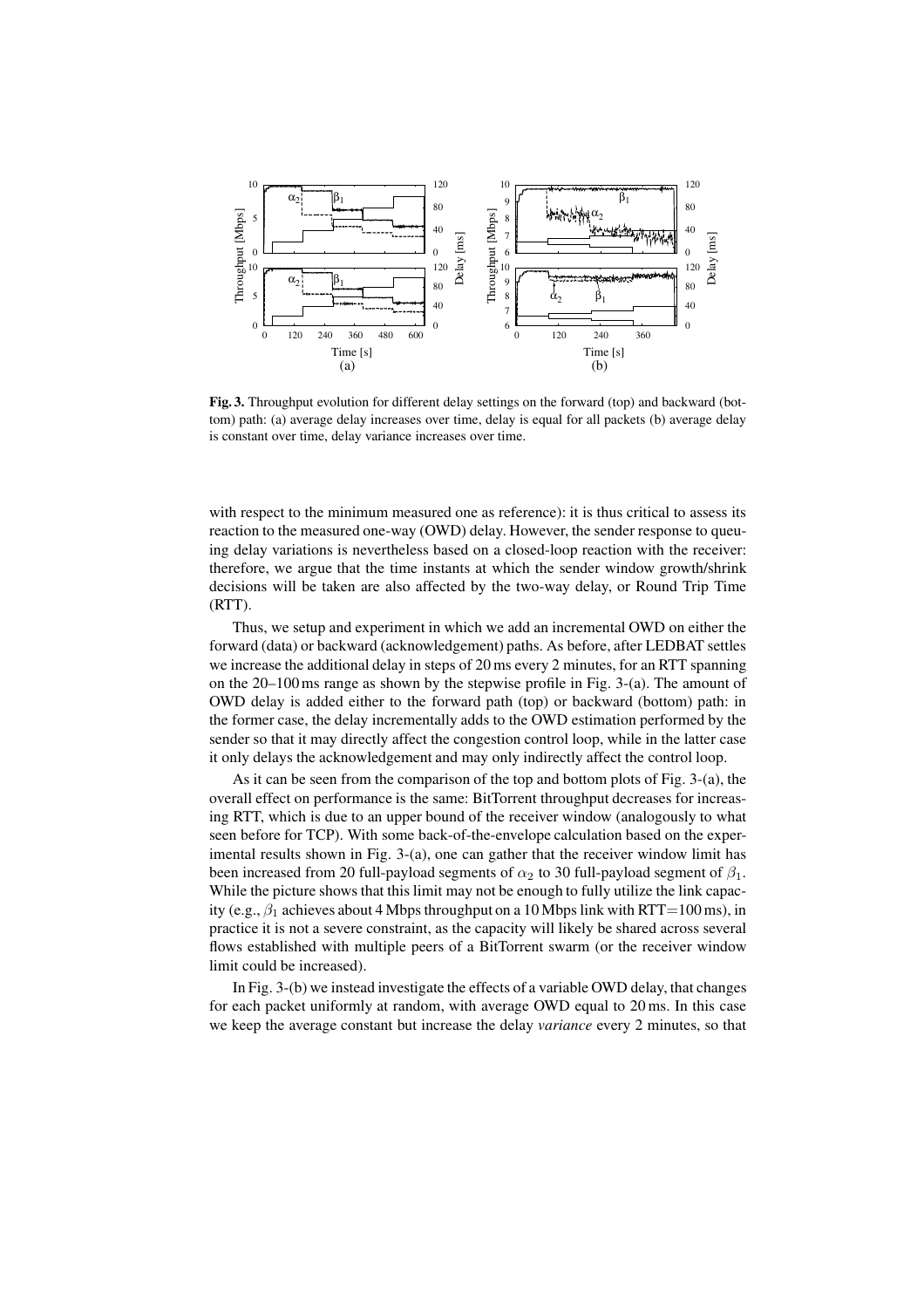

**Fig. 4.** Real Internet experiments: (a) different flavors and (b) interfering traffic.

the profile reports the minimum and maximum delays of the uniform distribution. The variable delay also implies that packet order is not guaranteed, because packets encountering a larger delay will be received later and thus out-of-order. Again, delay variance is enforced on either the forward (top) or backward (bottom) path. As it can be expected, LEDBAT is rather robust to a variable jitter on the backward path, where we observe only a minimal throughput reduction. Conversely, variance in the forward path has a much more pronounced performance impact: interestingly,  $\alpha_2$  throughput significantly drops, whereas  $\beta_1$  performance is practically unchanged. This probably hints to the use of a more sophisticated noise filtering algorithm (e.g., that discards delay samples of out-of-order packets), although a more careful analysis is needed to support this assertion.

We finally perform an experiment using PCs connected through ADSL modems to the wild Internet. Thus, in this case we no longer have complete control over the network environment, but we still can assume that no congestion happens in the network and that the access link constitutes the capacity bottleneck. It can be seen from Fig. 4-(a) that in a realistic scenario, when the end-hosts only run LEDBAT,  $\beta_1$  achieves a smooth throughput whose absolute value closely matches the nominal ADSL uplink capacity (640 Kbps). In contrast, TCP throughput is more fluctuating due to self-induced congestion, which causes fairly large queues before eventual losses occur. This confirms that the goal of avoiding self-induced congestion at the access is also met.

#### **3.2 Multiple Flows**

We now explore scenarios with several concurrent flows, starting with the simple one where a single LEDBAT flow interacts with a single TCP flow. Considering two PCs connected through ADSL modems to the wild Internet, Fig. 4-(b) reports an experiment where, during a single LEDBAT transfer, we alternate periods in which PCs generate no traffic other than LEDBAT, to periods (i.e., the gray ones) in which we superpose TCP traffic on either the forward or backward path.

The plot reports the time evolution of the LEDBAT throughput as well as the RTT delay measured by ICMP (as a rough estimation of the queue size seen by LEDBAT). During the silence periods (0–120 s and 240–360 s), as bottleneck is placed at the edge of the network, LEDBAT is able to efficiently exploit the link rate. As soon as a backlogged TCP transfer is started on the forward path (120–240 s), LEDBAT congestion control correctly puts the traffic in low priority. Notice that in this case, ICMP reports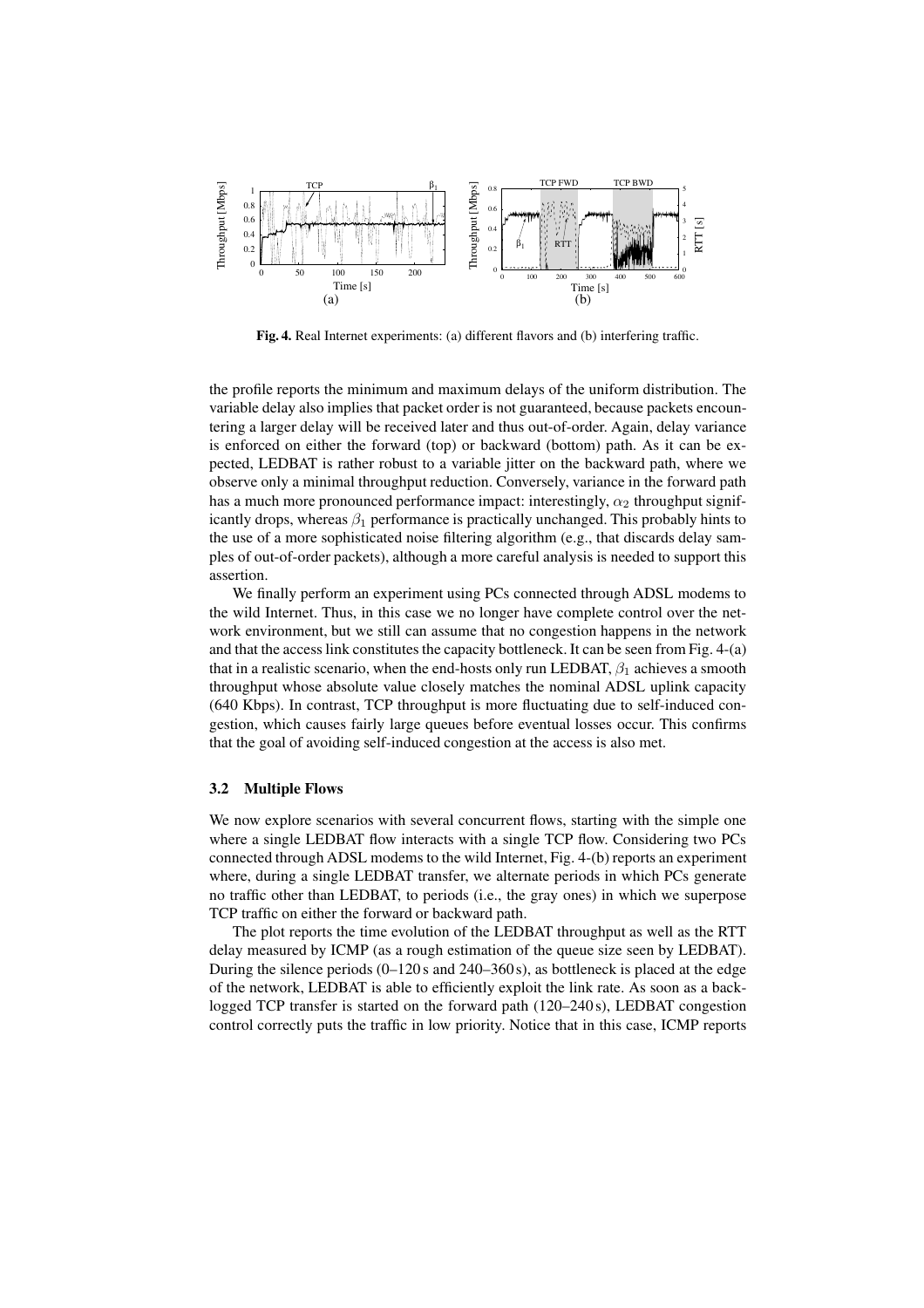**Table 1.** Efficiency and Fairness between multiple TCP and LEDBAT flows

|                                                                                                                                                                                                                     | $TCP_W$ , LEDBAT $\beta_1$ |  |                                |  |  |                                           |  |                                       | $TCP_L$ , LEDBAT $\beta_1$ |  |  |  |                                                            |        |  |
|---------------------------------------------------------------------------------------------------------------------------------------------------------------------------------------------------------------------|----------------------------|--|--------------------------------|--|--|-------------------------------------------|--|---------------------------------------|----------------------------|--|--|--|------------------------------------------------------------|--------|--|
| <b>TCP LEDBAT</b> $\%$ <sup>1</sup> $\%$ <sub>2</sub> $\%$ <sub>3</sub> $\%$ <sub>4</sub> $\eta$ Fairness RTX $\%$ $\%$ <sub>1</sub> $\%$ <sub>2</sub> $\%$ <sub>3</sub> $\%$ <sub>4</sub> $\eta$ Fairness RTX $\%$ |                            |  |                                |  |  |                                           |  |                                       |                            |  |  |  |                                                            |        |  |
|                                                                                                                                                                                                                     |                            |  |                                |  |  | $0.25$ 0.25 0.25 0.25 0.67 1.00           |  |                                       |                            |  |  |  | 5e-4 0.25 0.25 0.25 0.25 0.98 1.00                         | 0.06   |  |
|                                                                                                                                                                                                                     |                            |  | $0.14$ 0.14 0.14 0.57 0.94     |  |  | 0.64                                      |  |                                       |                            |  |  |  | $\big  0.35 \; 0.32 \; 0.32 \; 0.00 \; 0.98 \; 0.75 \big $ | 0.14   |  |
|                                                                                                                                                                                                                     |                            |  | $0.10\ 0.10\ 0.40\ 0.40\ 0.93$ |  |  | 0.74                                      |  | $10.43$ 0.51 0.03 0.03 0.98           |                            |  |  |  | 0.56                                                       | $4e-3$ |  |
|                                                                                                                                                                                                                     |                            |  |                                |  |  | $0.08$ $0.31$ $0.31$ $0.31$ $0.92$ $0.87$ |  | $10.87\overline{0.04}$ 0.04 0.05 0.98 |                            |  |  |  | 0.33                                                       |        |  |
|                                                                                                                                                                                                                     |                            |  | $0.25$ 0.27 0.24 0.24 0.96     |  |  | 1.00                                      |  | $0.25$ 0.27 0.24 0.24 0.96            |                            |  |  |  | 1.00                                                       |        |  |

that a fairly large queue of TCP data packets builds up in the ADSL line (roughly 4 seconds, corresponding to about 300 KB of buffer space for the nominal ADSL rate). Conversely, whenever the backlogged TCP transfer is started on the backward path (360– 480 s), LEDBAT transfer on the forward direction should only be minimally affected by the amount of acknowledgement TCP traffic flowing in the forward direction. However, as it can be seen from Fig. 4-(b), the LEDBAT throughput drastically drops, further exhibiting very wide fluctuations (notice also that the ADSL modem buffer space of the receiver appears to be smaller, as the RTT is shorter). Notice that in this case, LEDBAT forward data path shares the link capacity only with TCP acknowledgements, which account for a very low, but likely very bursty, throughput: this may led LEDBAT into a messy queuing delay estimate, and as a result, the uplink capacity of the device is heavily underutilized (about 74% of wasted resources).

We finally perform experiments to analyze the interaction of several flows. In this case, we setup several torrents, one for every different LEDBAT seeder-leecher pair, so that no data exchange happens between leechers of different pairs. Thus, flows are independent at the application layer, though their are dependent at the transport layer, as they share the same physical 10 Mbps RTT=50 ms bottleneck.

We consider a fixed number of F=4 flows, and vary the number of TCP and LEDBAT- $\beta_1$  connections to explore their mutual influence. All flows start at time  $t = 0$ , experiments last 10 minutes and results refer to the last 9 minutes of the experiment. We generate TCP traffic using Linux (so that we can reliably gather retransmission statistics using netstat), setting the congestion control flavor to NewReno. We perform two set of experiments, using either the Windows or Linux defaults values for the maximum receiver windows as early stressed in Fig. 2-(a): in our setup, the Windows-like TCP settings (TCP<sub>W</sub>) are thus less aggressive than Linux ones (TCP<sub>L</sub>).

For each experiment, we evaluate user-centric performance by means of the breakdown of the resources acquired by each flow, while we express network-centric performance in terms of the link utilization  $\eta$ . To further quantify the protocol mutual influence, we use the Jain's fairness index of the flows throughput and evaluate the percentage of TCP retransmissions (RTX). Results are reported in Tab. 1, with Windows and Linux settings on the left and right respectively. Comparing the two table portions, we argue that the exact meaning of "low-priority" may be fuzzy in the realworld. Indeed, while LEDBAT- $\beta_1$  is lower priority than an "aggressive" TCP, it may be competing more fairly against a more gentle set of parameters, thus being at least as high priority as TCP. In fact while LEDBAT is practically starved by  $TCP<sub>L</sub>$ , LED-BAT is able to achieve a slightly higher priority than  $TCP_W$ . Although we recognize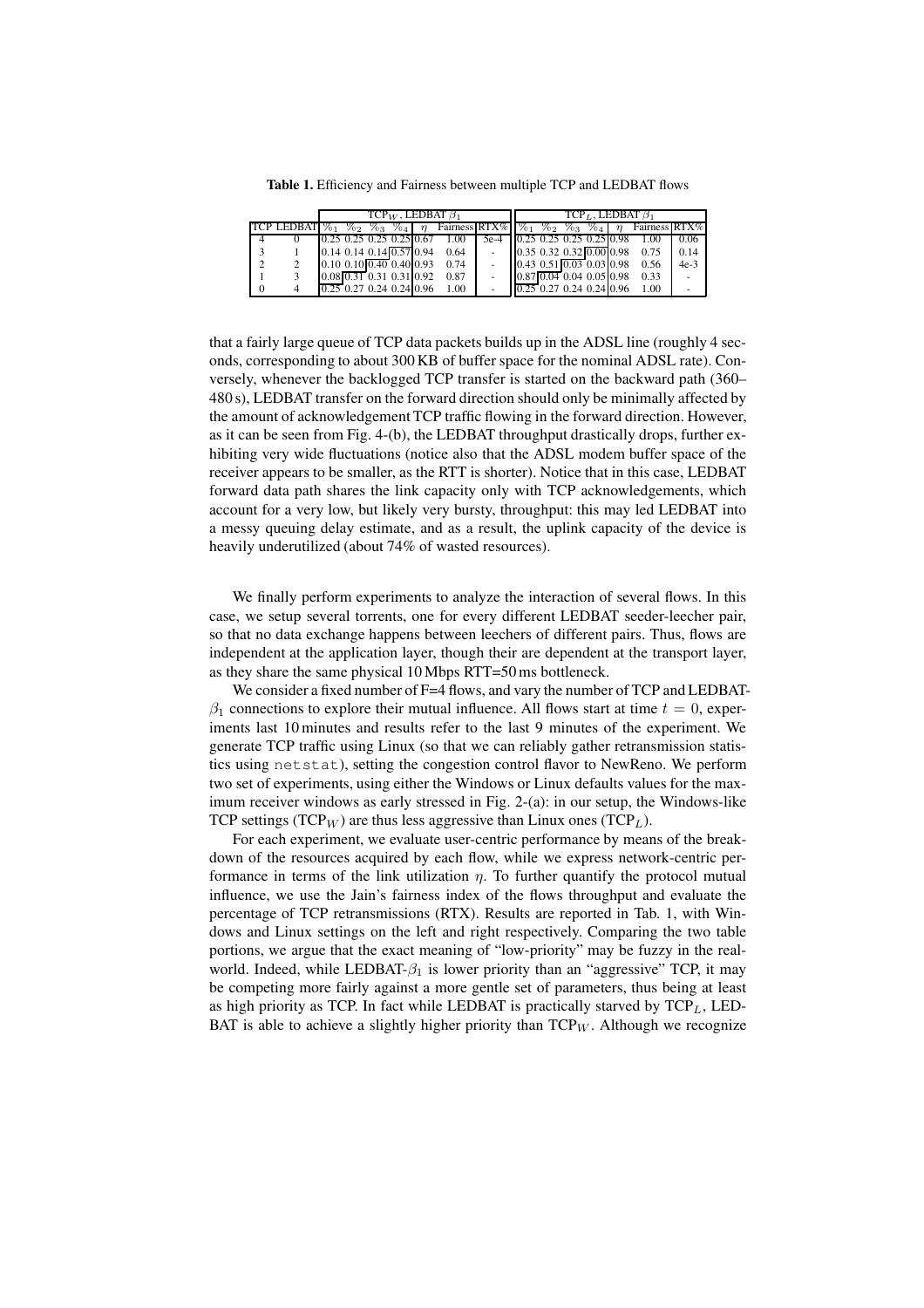that results may change using more realistic and heterogeneous network scenarios, or using the real Windows stack instead of simply emulating its settings, we believe that an important point remains open: i.e., the precise meaning of "lower than best effort", as the mutual influence of TCP and LEDBAT traffic may significantly differ depending on the TCP flavor as well.

## **4 Related work**

Two bodies of work are related to this study. On the one hand, BitTorrent has been studied by means of theoretical analysis [8], simulation [6,9,10] or measurements [11]. On the other hand, there is a large literature on Internet congestion control that use either on fields measurement [12–14], or simulation and modeling [15–20]. Due to BitTorrent very recent evolution, with the exception [6], where we study LEDBAT by means of simulation, previous work on BitTorrent [8–11] focused on complementary aspects to those analyzed in this work. In [8] a fluid model is used to determine the average download time of a single file. Simulation has instead been used in [9] to propose incentive mechanism to avoid free-riding and in [10] to assess the performance of a locality-aware peer selection strategy. Finally, measurements study [11] analyzes the log of a BitTorrent tracker, examining flash-crowd effect, popularity and download speed of a single file. Congestion control work closer to our adopts a black-box experimental measurements approach to unveil proprietary algorithms of, e.g., Skype [12,13] or P2P-TV applications [14]. More precisely, [12, 14] analyzes system reaction to emulated network conditions, whereas [13] investigates the bottleneck share of multiple flows. Finally, relevant work has been devoted to the design of lower-than best effort protocols similar to LEDBAT, as for instance [17–20].

#### **5 Conclusions**

This paper presented an experimental evaluation of LEDBAT, the novel BitTorrent congestion control protocol. Single-flow experiments in a controlled environment show some of the fallacies of earlier LEDBAT flavors (e.g., instability, small packets overkill, starvation at low throughput, tuning of maximum receiver windows, wrong estimate of one-way delay in case of packet reordering, etc.), that have been addressed by the latest release. Experiments in a real Internet environment, instead, show that, although LEDBAT seems a promising protocol (e.g., achieving a much smoother throughput and keeping thus the delay on the link low), some issues still need to be worked out (e.g., performance in case of reverse path traffic). Finally, multiple-flows experiments show that "low-priority" meaning significantly varies depending on the TCP settings as well.

This work constitutes a first step toward the analysis LEDBAT performance. More effort is indeed needed to build a full relief picture of the LEDBAT impact on other interactive applications (e.g., VoIP, gaming), explicitly taking into account the QoE resulting from their interaction. Also, the methodology could be refined by, e.g., instrumenting the Linux kernel to measure the queue size, or by inferring the OWD measured by LEDBAT by sniffing traffic at both the sender and receiver, etc. Finally, the boundaries of the investigation could be widened by taking into account the effects of LEDBAT